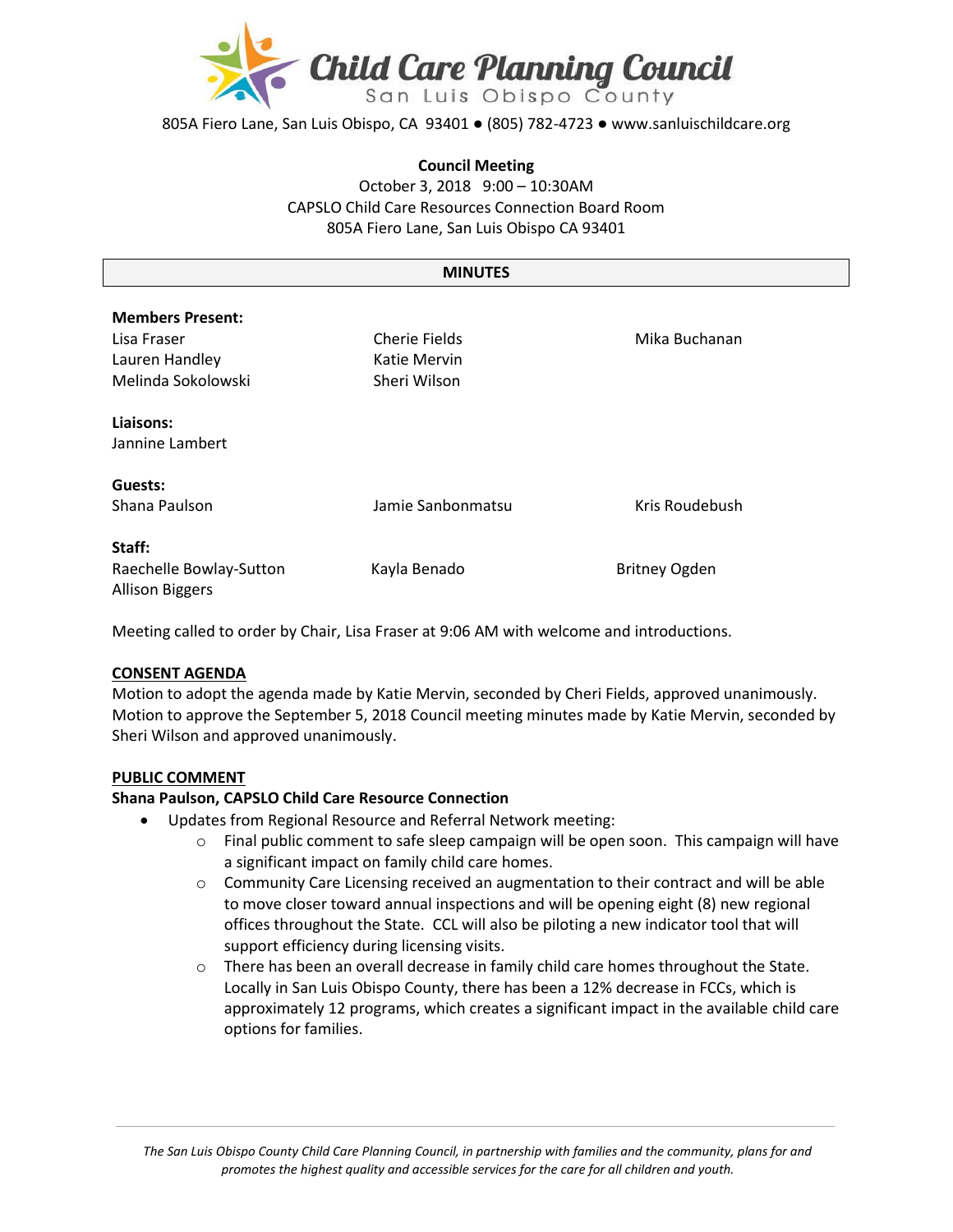# **COUNCIL MEMBER ANNOUNCEMENTS & PROGRAM UPDATES**

# **Lauren Handley, Paso Robles Joint Unified School District**

 Early Learning Academy is implementing full inclusion in their programs and is able to serve eight (8) children with special needs. They are successfully implementing a co-teaching model.

# **Katie Mervin, Cuesta College**

- Pending Cuesta College Board approval, Cuesta ECE will be fully staffed.
- Cuesta received the Campus Grant to be able to provide child care subsidies for families, extend program hours and offer more parent support workshops.

## **Cheri Fields, Public Health Department**

 Mass Flu Clinics will be held on Sunday, October 21, 2018 9am -12pm in Atascadero and Arroyo Grande. Flu shots are free and available to anyone age 3 and up.

## **Melinda Sokolowski, CAPSLO Family Support**

- New grant from Office of Child Abuse Prevention for financial literacy support. The new program will include a financial specialist and utilize the curriculum, "Your Money, Your Goals." This is a two-year grant and will be part of 7 other projects throughout the State.
- Local donor has eleven (11) dining room table and approximately sixty (60) chairs available. Delivery is possible.

## **Sheri Wilson, CAPSLO Child Care Resource Connection**

 Alternative Payment Program has received a \$1.5 million augmentation which will allow them to enroll approximately 225 children off the waiting list.

### **Kris Roudebush, First 5 SLO County**

• First 5 is working on implementing the Mental Health Services Act (MHSA) grant to implement a program called 3-by-3 which will support 3 developmental screenings by the time a child is three years old. This program will also support local Help Me Grow initiative. A developmental screening forum for physicians will be held on November 7, 2018.

### **Lisa Fraser, Center for Family Strengthening**

- Parent Connection is a free resource of regional parent coaches funded by MHSA. Bilingual coaches are also available.
- Center for Family Strengthening is starting a new initiative called Child Advocacy Center Project through funding from Victim Services that will support after care for children when a crime is committed against them. This is a systematic approach to providing after care through an accreditation process. More information to be shared at the November Council meeting.

### **FIRST 5 SLO COMMISSION UPDATE —Melinda Sokolowski**

- First 5 Workgroup for Home Visiting Services recently met. New contract opportunity to support parent cafes in San Miguel, Nipomo, and Cambria. This will also include training parents in a parent leader model. First group will begin in January 2019.
- Next Commission meeting is scheduled for October 24, 2018, location to be announced.
- October Hands-on Hero: Amy Cardell, nominated by Rotary Club of San Luis Obispo de Tolosa.